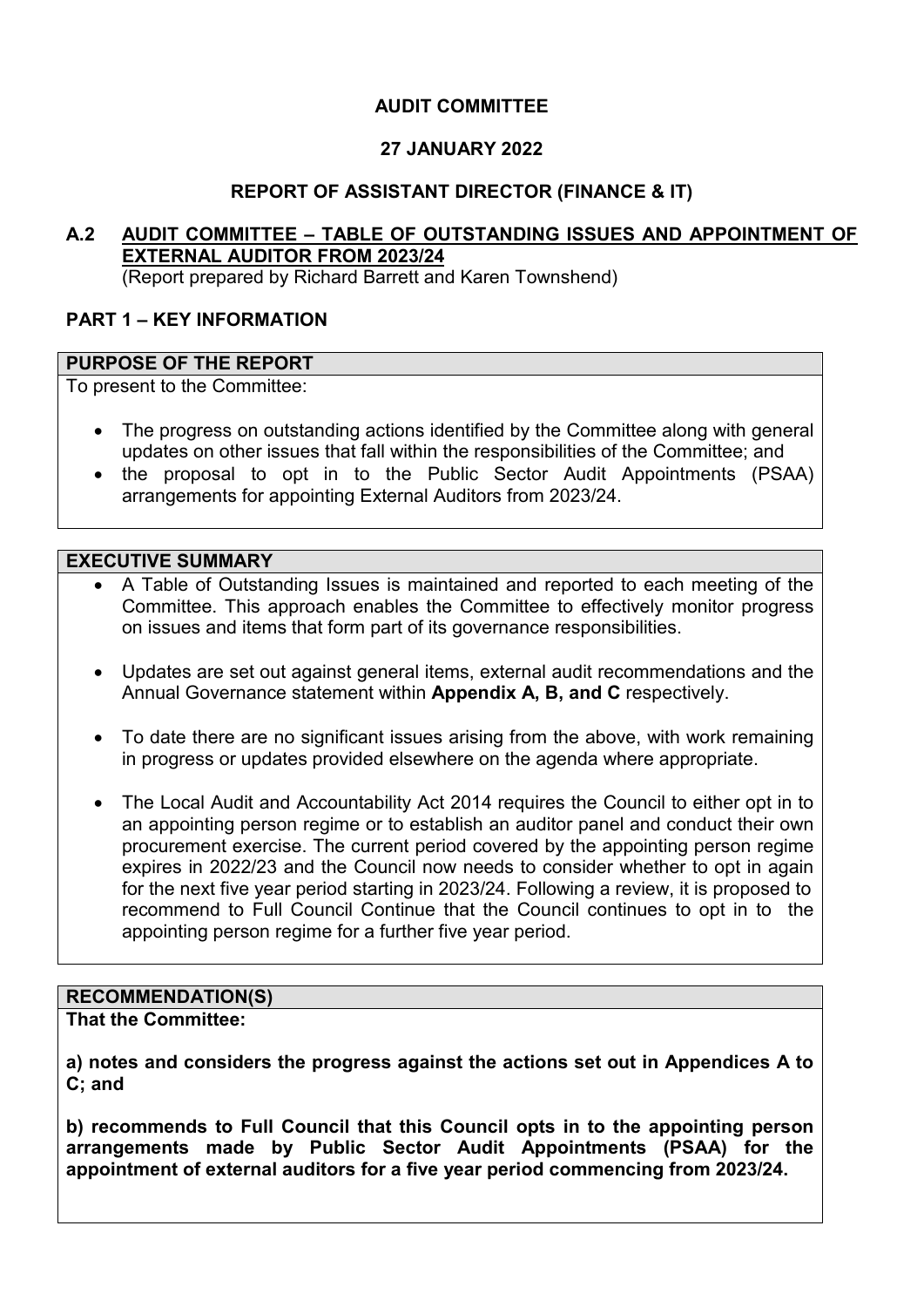# **PART 2 – IMPLICATIONS OF THE DECISION**

#### **DELIVERING PRIORITIES**

The existence of sound governance, internal control and financial management practices and procedures are essential to the delivery of Corporate priorities supported by effective management and forward planning within this overall framework.

#### **FINANCE, OTHER RESOURCES AND RISK**

#### **Finance and other resources**

There are no significant financial implications associated with monitoring of the agreed actions or responses. If additional resources are required then appropriate steps will be taken including any necessary reporting requirements.

In respect of appointment of External Auditors via the PSAA appointing person regime, until the associated procurement exercise is completed it is not possible to state what additional resource may be required for audit fees from 2023/24. However, based on the national experience over the past four years and the condition of the market, there is a risk that prices will increase, which will need to be considered as part of the long term financial forecast.

If the Council does not opt in to the PSAA arrangements, then additional resource may be needed to establish an auditor panel and to conduct a local procurement process and the potential for economies of scale would potentially be lower. The same market conditions would also likely apply and there is no evidence to indicate that taking this alternative route would result in lower costs.

#### **Risk**

The Table of Outstanding Issues is in itself a response to potential risk exposure with further activity highlighted to address matters raised by the Audit Committee.

In terms of the appointment of External Auditors, the main risk is associated with value for money in terms of cost, which includes the Council's capacity if it decided not to opt in to the appointing person regime and carry out its own appointment process via an independent panel.

# **LEGAL**

There are no direct legal implications associated with this report.

The proposals relating to the appointment of an External Auditor are compliant with the Local Audit and Accountability Act 2014. The regulations require that the decision to opt-in to the PSAA appointing person regime must be made by Full Council.

The PSAA were specified by the Secretary of State as an appointing person under regulation 3 of the Local Audit (Appointing Person) Regulations 2015.

#### **OTHER IMPLICATIONS**

**Consideration has been given to the implications of the proposed decision in respect of the following and any significant issues are set out below.** 

**Crime and Disorder / Equality and Diversity / Health Inequalities / Area or Ward affected / Consultation/Public Engagement.** 

This report does not have a direct impact although such issues could feature in future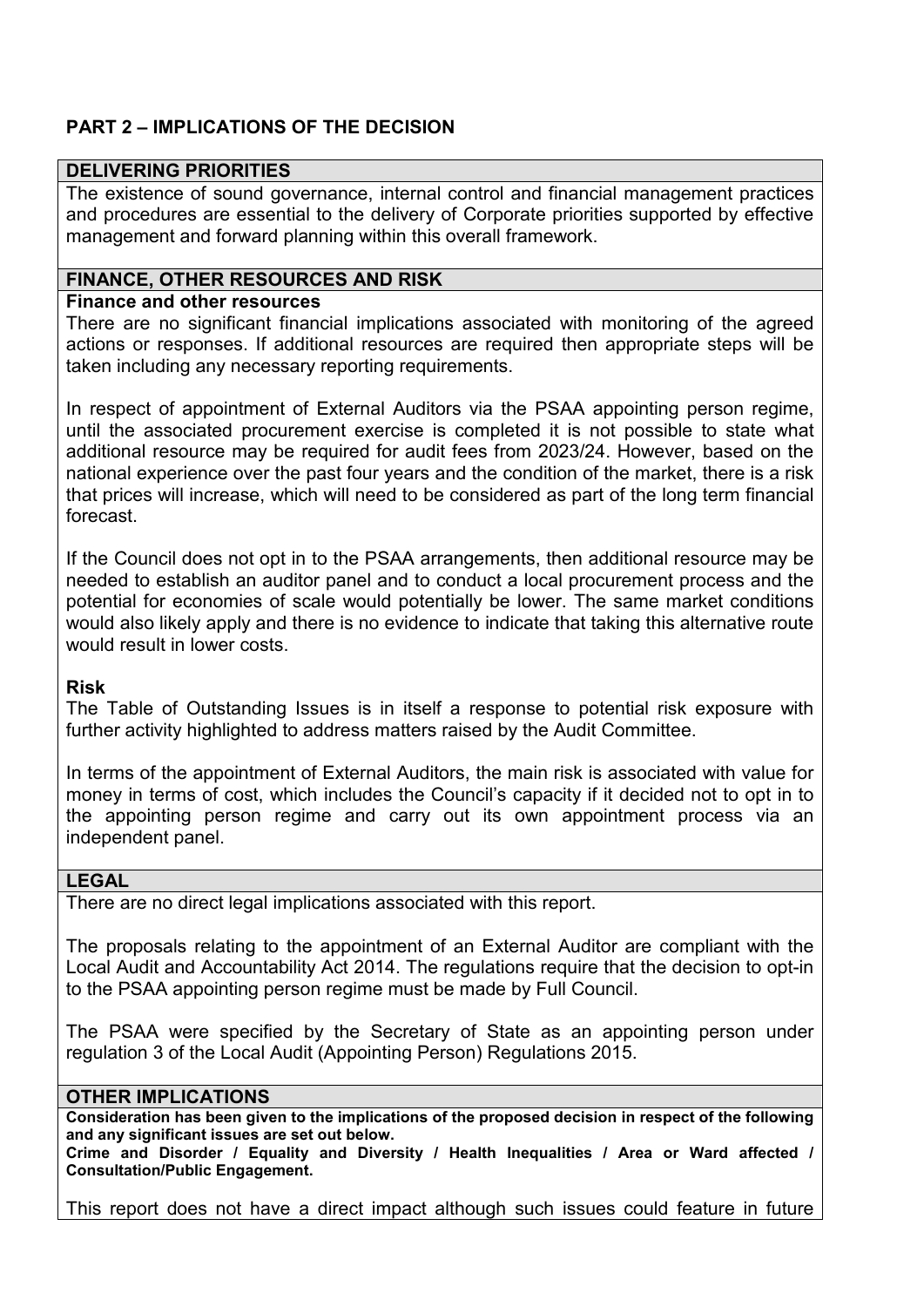recommendations and actions. Any actions that may have an impact will be considered and appropriate steps taken to address any issues that may arise.

# **PART 3 – SUPPORTING INFORMATION**

### **TABLE OF OUTSTANDING ISSUES**

The Table of Outstanding Issues has been reviewed and updated since it was last considered by the Committee in September 2021.

There are currently 3 main elements to this report as follows:

- 1) **Appendix A** Provides updates against general items raised by the Committee.
- 2) **Appendix B-** Provides updates against recommendations made by the Council's External Auditor.
- 3) **Appendix C** Provides updates against the 2020/21 Annual Governance Statement Action Plan.

In terms of items 1) and 2) above, there are no significant issues to raise, with actions remaining in progress. In terms of item 3), there continues to be a significant impact from COVID 19 in terms of progressing the actions as quickly as originally anticipated. However, activity remains in progress against all actions and work will continue during 2021/22, as required.

In consultation with the Chair of the Committee, the review of the Corporate Risk Register and the Anti-Fraud and Corruption Strategy, which were originally included within the work programme for January 22, will now be presented to the March 22 meeting of the Committee.

### **Other issues**

The Statement of Accounts 2020/21 has been published and is currently subject to review by the Council's External Auditor. Although it is required to be audited and republished by the end of September, at the time of finalising this report, it remains subject to the conclusion of the work of the External Auditor. At the time of this Committee, the associated report of the External Auditor is yet to be received as they continue their necessary audit work. A further update will be provided directly at the meeting of the **Committee** 

During a remote inspection conducted in 2021 by the Investigatory Powers Commissioner's Office of the Council's Covert Surveillance Policy and Procedure Manual, it was identified that under paragraph 4.47 of the Home Office Covert Surveillance and Property Interference Code of Practice, that Elected Members are provided with quarterly performance reports which cover RIPA (Regulation of Investigatory Powers Act 2000) activity. Historically this was reported in the Performance Report but this was temporarily suspended due to COVID-19 and a change of reporting priorities.

A quarterly update will now be provided to this Committee. During the aforementioned inspection it was highlighted that the above policy be reviewed, which is currently being undertaken and nears completion alongside a review of the Use of Social Media in Investigations Policy and Procedure and Social Media Guidance for Members. This review has identified a change of personnel and training requirement for the Authorised Officers which shall be addressed by the next quarter.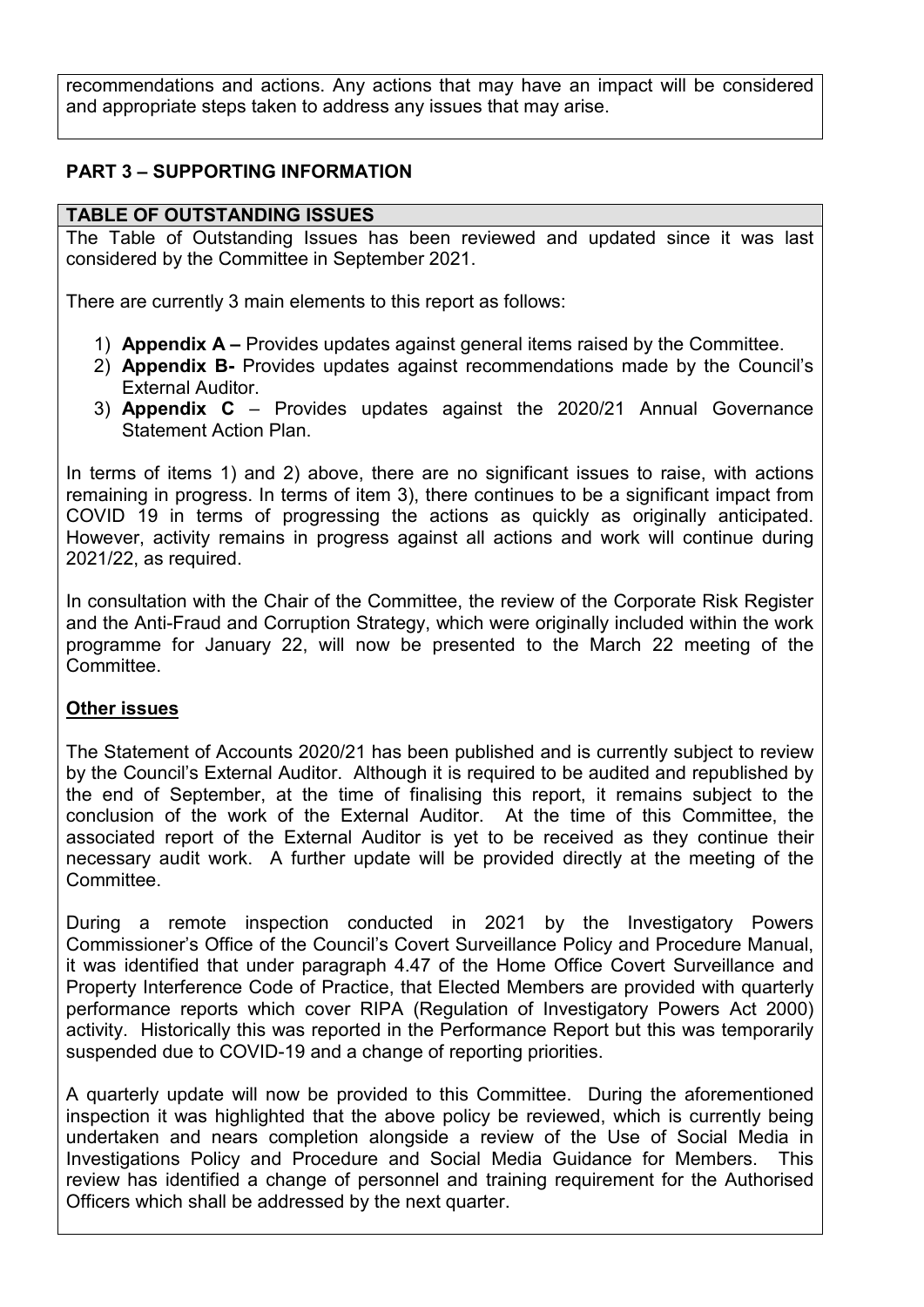This Authority has not conducted any RIPA activity for some time and it is rare that it will be required to do so.

# **Redmond Review**

At its meeting in September 2021, the Committee were appraised of the Council's response, prepared with the Chair, in relation to the below technical consultation.

The latest position is that The Ministry of Housing, Communities and Local Government are now undertaking a technical consultation on a broad range of implementation proposals along with responding to an earlier consultation on the appropriate methodology for distributing £15m to support effected local bodies as well as changes to the appointing persons fee setting regulations that aim to provide the PSAA with additional flexibilities.

The broad range of implementation proposals include:

- A new system leader for the local audit framework
- Proposals to strengthen audit committee arrangements within councils
- Measures to address ongoing capacity issues on the pipeline of local auditors
- Action to further consider local audit functions for smaller bodies

In respect of the distribution methodology for the £15m made available by the Government to primarily support the anticipated rise in audit fees, this will be based each body's scale fee as a proportion of the total fee scale that each body currently pays as part of the current External Audit contracts. The Government also highlighted that while they understood that individual circumstances may vary, it is important that the methodology pursued follows a simple process which allows for efficient payment to local bodies. The actual financial impact compared with the funding receivable under these new arrangements will be considered as part of the future detailed budget setting and financial forecast processes.

In respect of the PSAA fee setting regulations, the government committed to consult on proposals to provide the appointing person with greater flexibility to ensure the costs to audit firms of additional work are met and to reduce the need for time consuming case by case consideration of fee variation requests. The majority of respondents to the associated consultation conducted earlier in the year agreed with the Government's proposals which are summarised as follows:

- extend the regulatory deadline by which scale fees need to be set to enable the appointing person to take into account more up-to-date information;
- enable the appointing person to consult and agree standardised fee variations to be applied to all or certain groups of principal bodies;
- provide clarification on enabling some fee variations for additional elements of work to be approved during the audit; and
- expressly enable the appointing person to appoint auditors for the period that it considers to be the most appropriate, up to the maximum length of the appointing period subject to consultation with the relevant bodies.

The above proposals build on the success of the PSAA regime and provide practical flexibilities and interventions to strengthen the stability of the local audit market and address some of the factors that can result in issues with timeliness.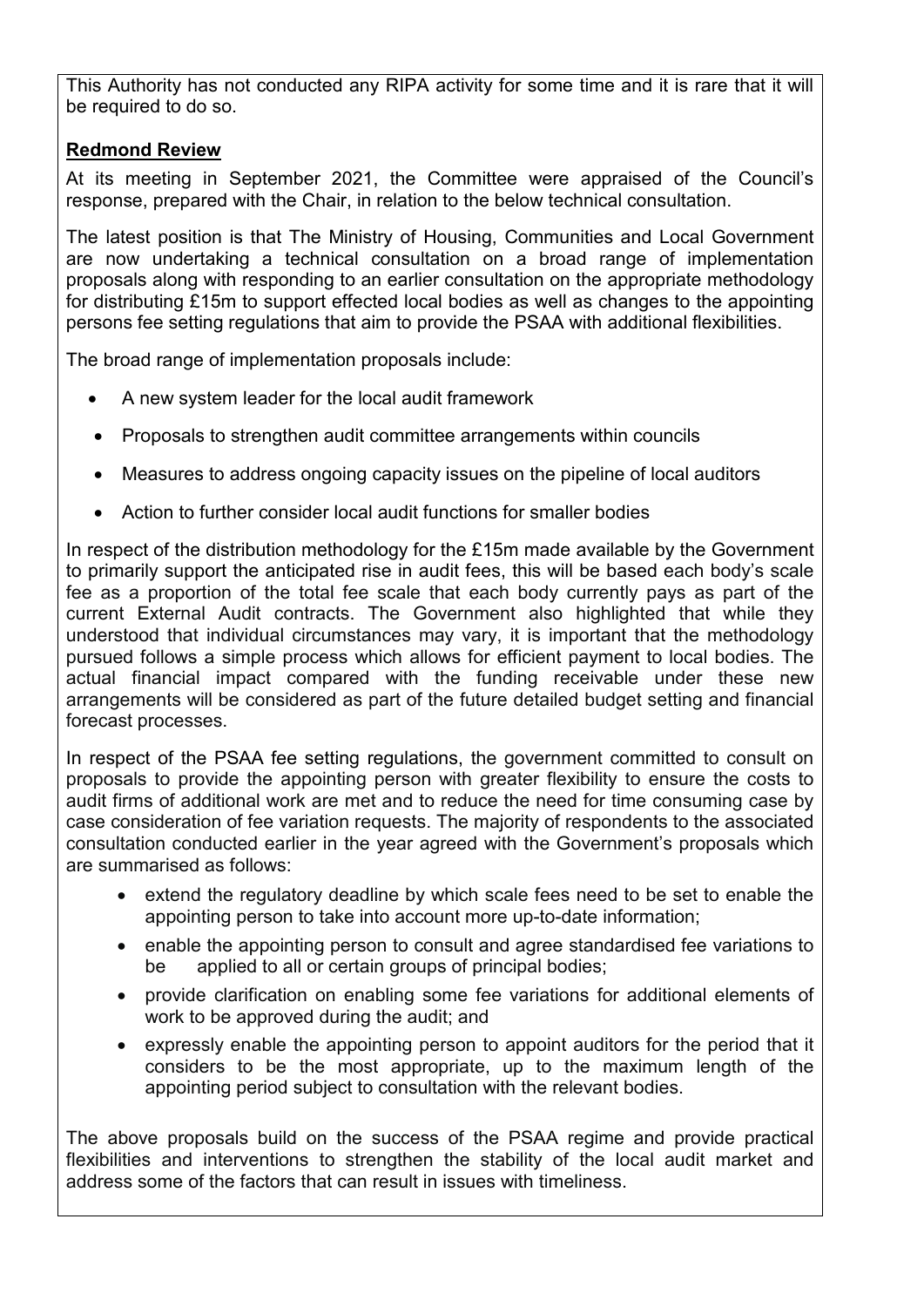At the time of writing, there is no further update from the Redmond Review. Upon update this will be relayed to the Committee at the earliest opportunity.

## **EXTERNAL AUDITOR APPOINTMENT**

Following the closure of the Audit Commission in 2015, the Council considered options for the appointment of its External Auditors in February 2017 and agreed to opt-in to the appointing person arrangements made by Public Sector Audit Appointments (PSAA) for the appointment of external auditors from 2018/19 for a period of five years up to and including the audit of the 2022/23 accounts.

This arrangement will terminate on 31 March 2023 and the Council is now being invited by the PSAA to consider continuing with the existing opt-in approach for the re-appointment of its External Auditors for a five year period from 2023/24.

The PSAA have published an associated prospectus as part of their invitation process with a summary of the advantages of a national opt-in scheme as follows:

- The appointment of a suitably qualified audit firm to conduct audits for each of the five financial years commencing 1 April 2023;
- appointing the same auditor to other opted-in bodies that are involved in formal collaboration or joint working initiatives to the extent this is possible with other constraints;
- management of the procurement process to ensure both quality and price criteria are satisfied. PSAA has sought views from the sector to help inform its detailed procurement strategy;
- ensuring suitable independence of the auditors from the bodies they audit and managing any potential conflicts as they arise during the appointment period;
- minimising the scheme management costs and returning any surpluses to scheme members;
- consultation with authorities on auditor appointments, giving the Council the opportunity to influence which auditor is appointed;
- consultation with authorities on the scale of audit fees and ensuring these reflect scale, complexity, and audit risk; and
- ongoing contract and performance management of the contracts once these have been let.

In terms of the associated procurement process, PSAA have confirmed that they will:

- seek to encourage realistic fee levels and to benefit from the economies of scale associated with procuring on behalf of a significant number of bodies;
- continue to pool scheme costs and charge fees to opted-in bodies in accordance with the published fee scale as amended following consultations with scheme members and other interested parties (pooling means that everyone within the scheme will benefit from the prices secured via a competitive procurement process – a key benefit of the national collective scheme);
- continue to minimise its own costs, around 4% of scheme costs, and as a not-forprofit company will return any surplus funds to scheme members.

As an alternative approach to the opt-in arrangements above, the Council may choose to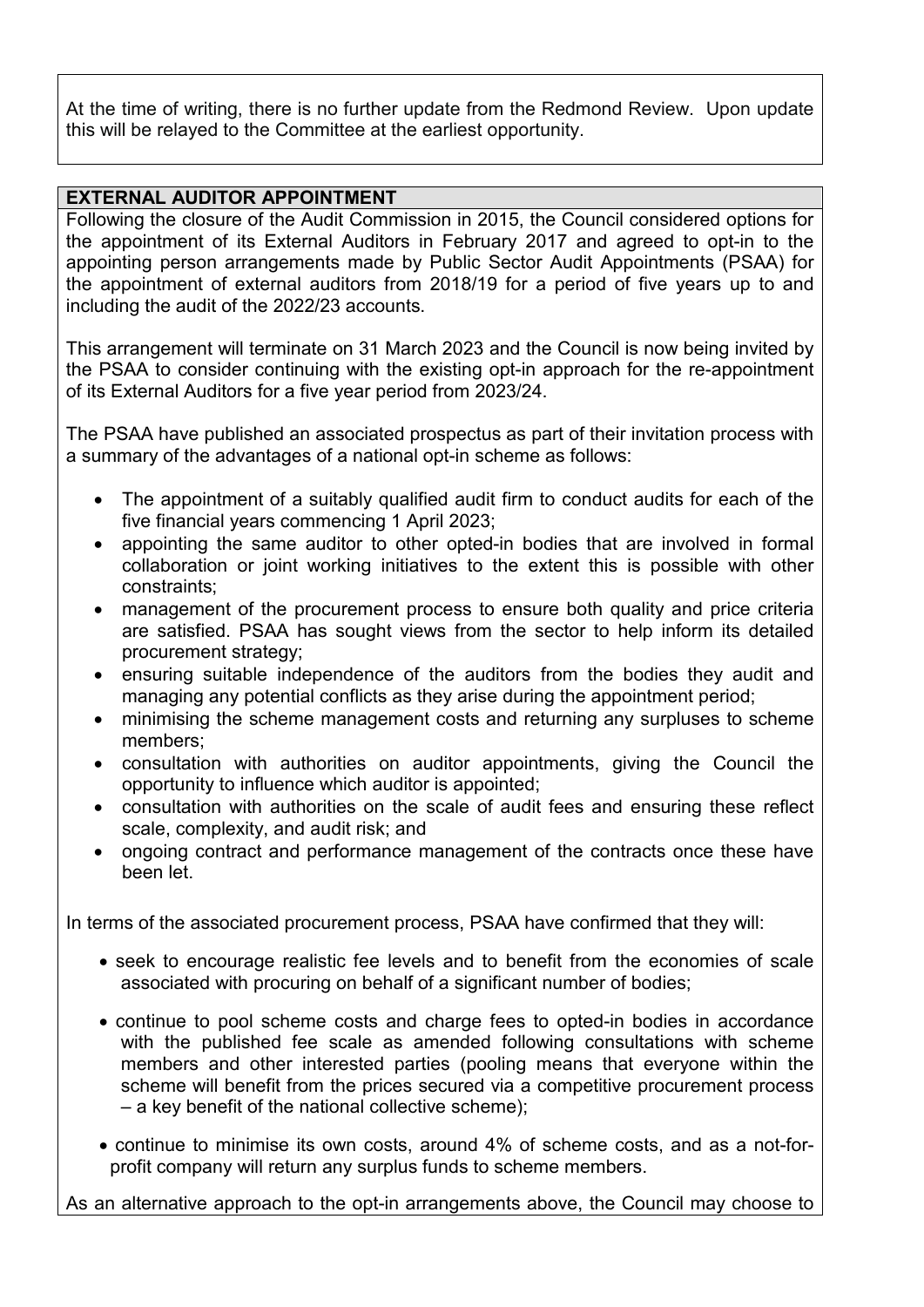appoint its own external auditor. However, this would require the Council to:

- Establish an independent auditor panel to make a stand-alone appointment. The auditor panel would need to be set up by the Council itself, and the members of the panel must be wholly, or a majority of independent members; and
- manage the contract for its duration, overseen by the Auditor Panel.

It could be argued that making a local appointment allows the Council to take maximum advantage of the local appointment regime, but it does introduce a number of challenges such as:

- Recruiting and servicing a Local Auditor Panel;
- running the tender exercise and negotiating the contract;
- missing the potential economies of scale that sector-led procurement via the opt-in process be expected to deliver; and
- demonstrating quality and independence requirements.

In respect of the third bullet point above, there are currently only nine audit providers eligible to audit local authorities and other relevant bodies under local audit legislation. This means that a local procurement exercise would seek tenders from the same firms as the national procurement exercise, subject to the need to manage any local independence issues.

In summary and as set out when the last five year appointing period was considered back in 2017, the main advantages of opting in to the PSAA's appointing person option remain and include:

- Timely auditor appointments
- Managing the independence of auditors
- Securing competitive prices
- Saving on procurement time / costs
- Saving time and effort needed to implement and support auditor panels
- A stronger ability to focus on audit quality
- The scheme operating on a not for profit basis with any surplus funds distributed to member bodies.

Based on the above review and its relative success over the past five years, it is proposed to opt-in to the PSAA appointing person regime for a further five-year period commencing 2023/24.

If the Council does not accept the PSAA's invitation to opt-in by 11 March 2022 then it will not be able to do so until the following year. This would require the local appointment process to be implemented over the next 12 months, ahead of the 2023/24 year that the first year of the appointment period would cover.